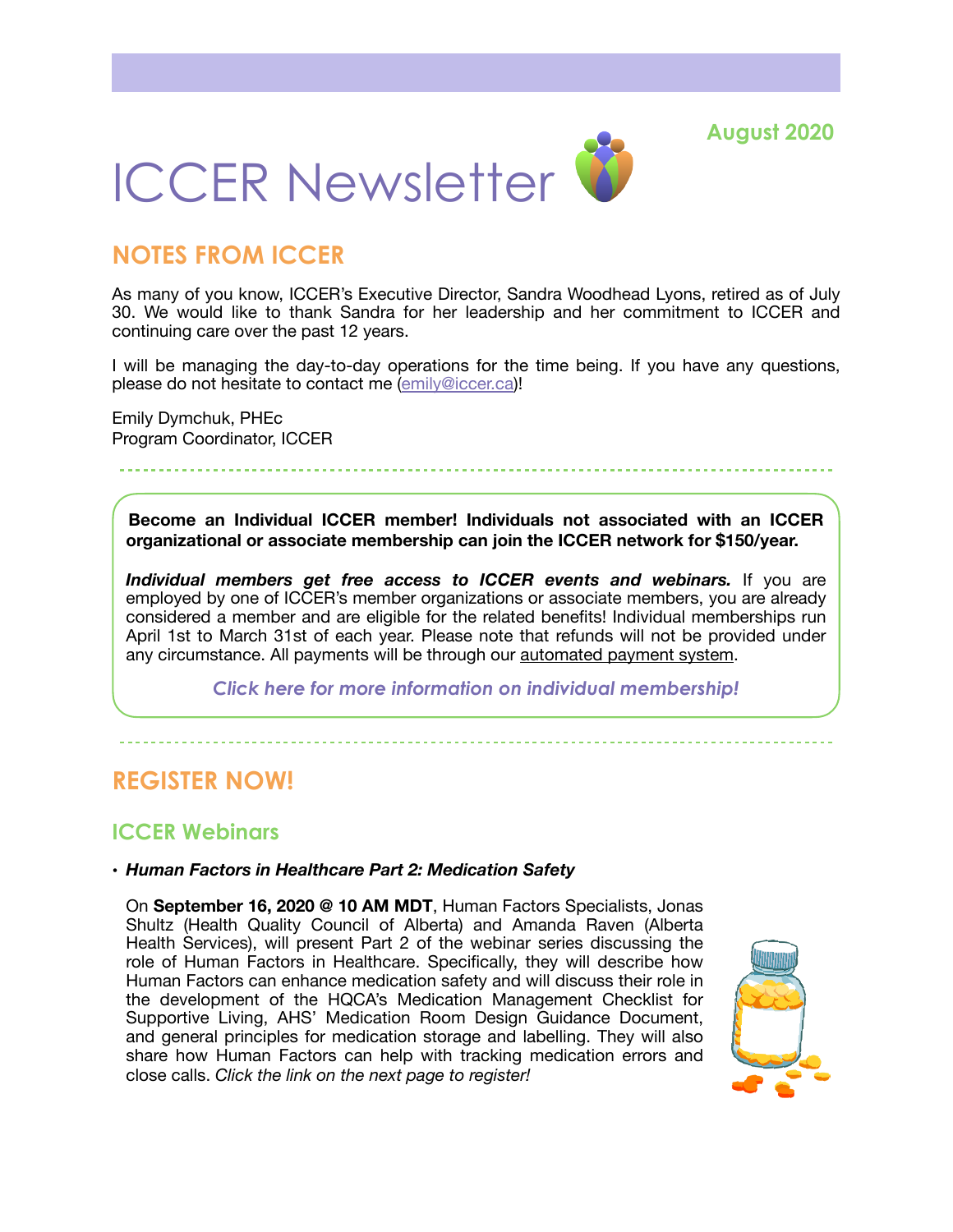# **REGISTER NOW! CONT'D**

## *[Click here to register for the webinar on September 16!](http://events.constantcontact.com/register/event?llr=hnncpkfab&oeidk=a07eh6q1zer8947e724)*

#### **•** *MedROAD - Creating Preventative Measures via Virtual Care*

Join us on **October 1, 2020 @ 10 AM MDT**. Co-founders of Naiad Lab, Esmat Naikyar and Talwinder Punni, will present MedROAD, an advanced data analytics-driven virtual clinic. In seniors care communities, MedROAD is a safe and effective way to provide high-quality care to residents, lowers the cost and risk associated with on-site clinical activities, and promotes seamless delivery of care, especially during COVID-19. It's also a tool to determine who is at risk of developing different ailments and enables deployment of necessary resources and clinical care, ultimately saving time, lives, and resources.



The MedROAD system enables access to remote care and monitoring of senior residents in a safe manner, ensuring physicians and specialists can provide testing and feedback through a secure server for consultation. It also helps ensure quick and efficient follow-ups as necessary while keeping staff, residents, and frontline workers safe. Using a centralized and fully integrated platform to receive personalized oversight by health professionals, the system expedites the management of assessment, triage, and monitoring of patients.

### *[Click here to register for the webinar on October 1!](http://events.constantcontact.com/register/event?llr=hnncpkfab&oeidk=a07eh6y4ekk1272b77b)*

#### *• Human Factors in Healthcare Part 3: Mock-Up Evaluations Inform CapitalCare Norwood Design*

Part 3 of the Human Factors in Healthcare series will be held on **October 14, 2020 @ 10 AM MDT**. Our speakers will describe how Human Factors was involved in the CapitalCare Norwood Redevelopment Project to design a variety of rooms, including resident rooms, washrooms, medication rooms, and dialysis stations. Human Factors Specialists from the HQCA and AHS conducted simulation-based mock-up evaluations with clinical staff from Norwood to test the design prior to construction. The presentation will include a project overview, description of the mock-up evaluation process, and how this influenced the final desian.

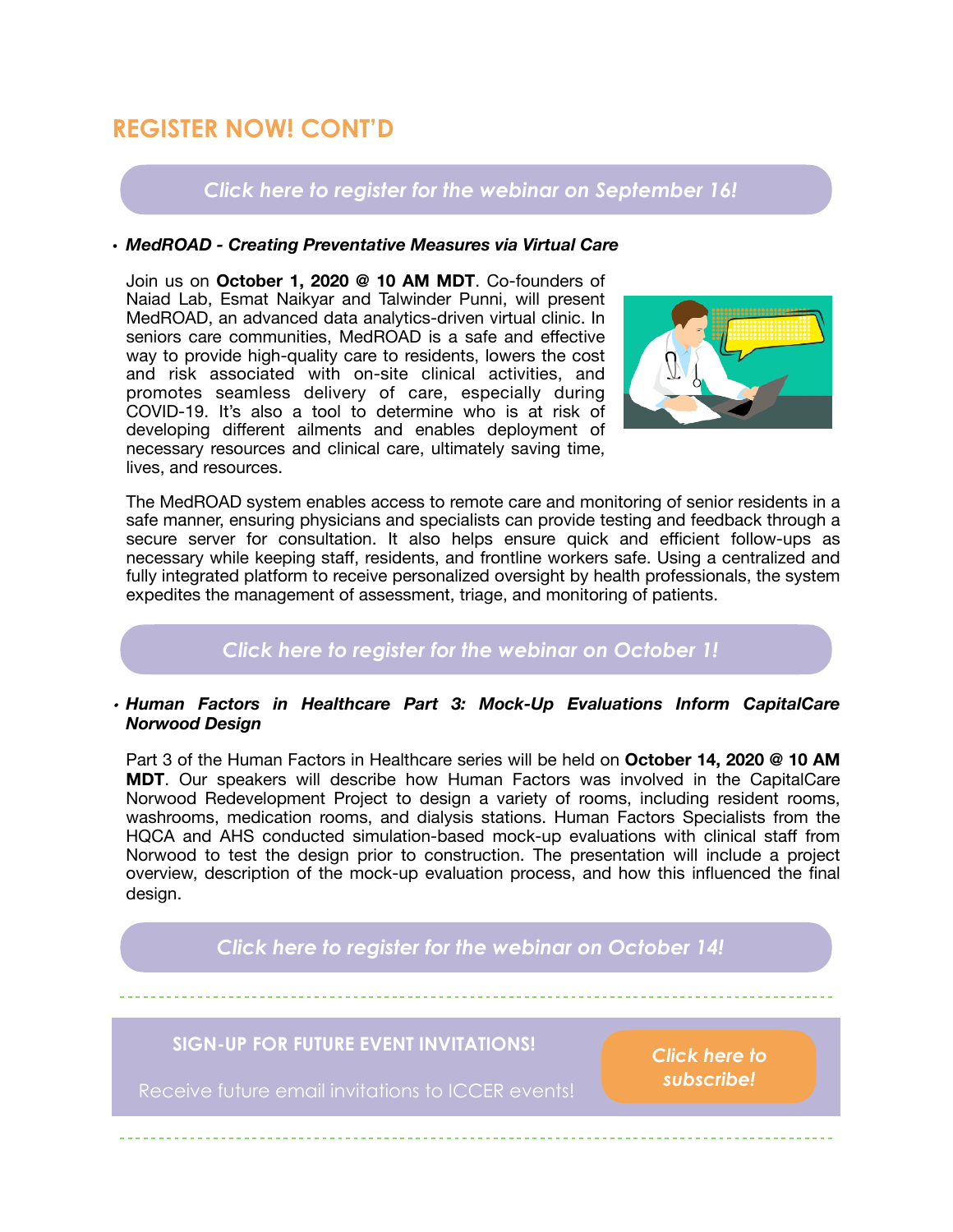# **DINING IN LONG-TERM CARE: STAKEHOLDERS' PERSPECTIVES**

Professor Heather Keller (University of Waterloo) and the Dining in Residential Care Team are conducting an **[online survey](http://bit.ly/DIReCTsurvey)** focused on mealtimes and dining in assisted living and long-term care. Their team aims to optimize the quality of mealtimes for residents which includes optimal meal access and mealtime experience.

The voluntary survey will ask about:

- 1. Current dining practices and changes with COVID-19 in your home
- 2. How relationship-centred care is expressed at mealtimes
- 3. Training preferences for management and staff
- 4. Factors that facilitate or prevent making mealtime improvements

They are interested in hearing from anyone with interest in food and dining in assisted living and long-term care. This includes: dietitians, food service managers, nurses, directors of care, recreation staff, speech language pathologists, etc.

Questions are available in both English and French and should take approximately 15 minutes to complete. The survey is open until August 30, 2020.



## **BECOME AN ASSOCIATE MEMBER OF ICCER**

*Who is eligible for Associate Membership?* Organizations with an interest in supporting and improving continuing care in Alberta, but who are not continuing care provider organizations, post-secondary institutions, or regulatory bodies.

*What are the benefits of Associate Membership?* Benefits are similar to, but not as extensive as those for Organizational Members. Associate Members will not participate in the governance of ICCER but will receive…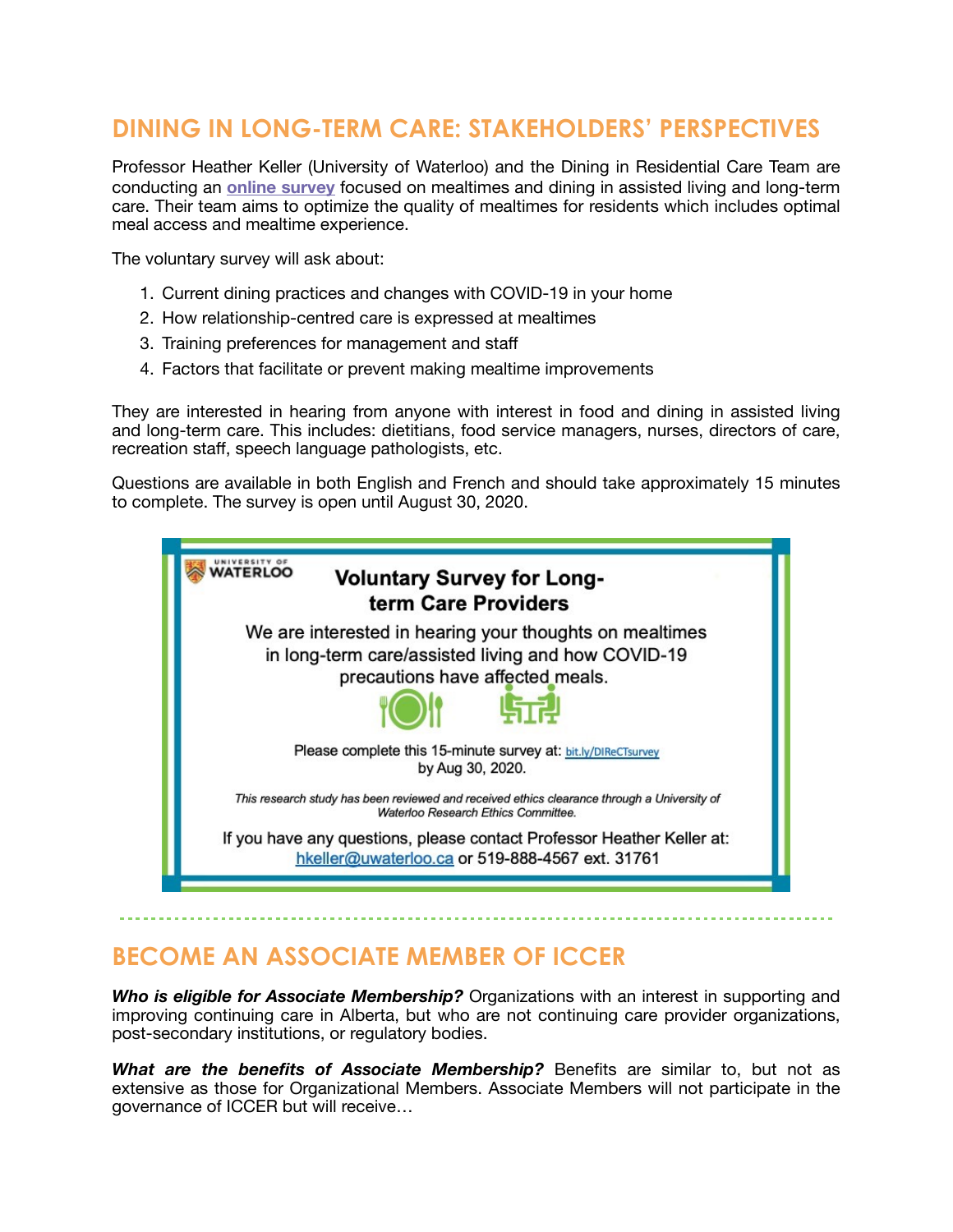# **BECOME AN ASSOCIATE MEMBER OF ICCER CONT'D**

- The opportunity to network and collaborate with like-minded organizations in both formal and informal ways; The ability for researchers and providers to discuss continuing care research needs;
- The opportunity for staff to join meaningful Communities of Practice (CoPs) in order to learn and collaborate;
- Limited free attendance to all ICCER events (unless a charge is required, in which case members pay a reduced fee);
- Pre-registration for major education events;
- Resources and information sent weekly;
- Members-only website that includes information and resources that most organizations would not otherwise be able to access; and
- The monthly e-Newsletter

#### *[Click here to read more on ICCER's website!](http://iccer.ca/am.html)*

## **JOIN OUR COMMUNITIES OF PRACTICE**

ICCER started a Music Care Community of Practice (CoP) in fall 2016 and since then have expanded to other areas of interest for our members. All organizational members are welcome to participate! Associate members are invited to join the Music Care and Educators CoPs.

- **Music Care CoP** To help members become more aware of the music care options and resources available to them, as well as discuss issues related to implementation.
- **Continuing Care Educators CoP** An opportunity for members to share resources, discuss strategies for integrating knowledge to practice, and explore the connection between curriculum and clinical education/practice. **The next meeting will be held on September 21, 2020.**
- **Policy Working Group ICCER has started** a collaborative working group for organizational members to work together on policies, procedures, and forms in hopes of making the audit process easier and more consistent.

*If you are from an ICCER member organization or associate member and are interested and willing to participate in one of these groups, please contact Emily ([emily@iccer.ca](mailto:emily@iccer.ca)).*

#### **SUBSCRIBE TO THE ICCER NEWSLETTER!**

**Click on the link** to receive future issues of our monthly e-Newsletter!

*[Click here to](https://visitor.r20.constantcontact.com/d.jsp?llr=hnncpkfab&p=oi&m=hnncpkfab&sit=xi9oo76fb&f=63438244-acb2-4ce7-9912-0fc44b962bb2)  [subscribe!](https://visitor.r20.constantcontact.com/d.jsp?llr=hnncpkfab&p=oi&m=hnncpkfab&sit=xi9oo76fb&f=63438244-acb2-4ce7-9912-0fc44b962bb2)*